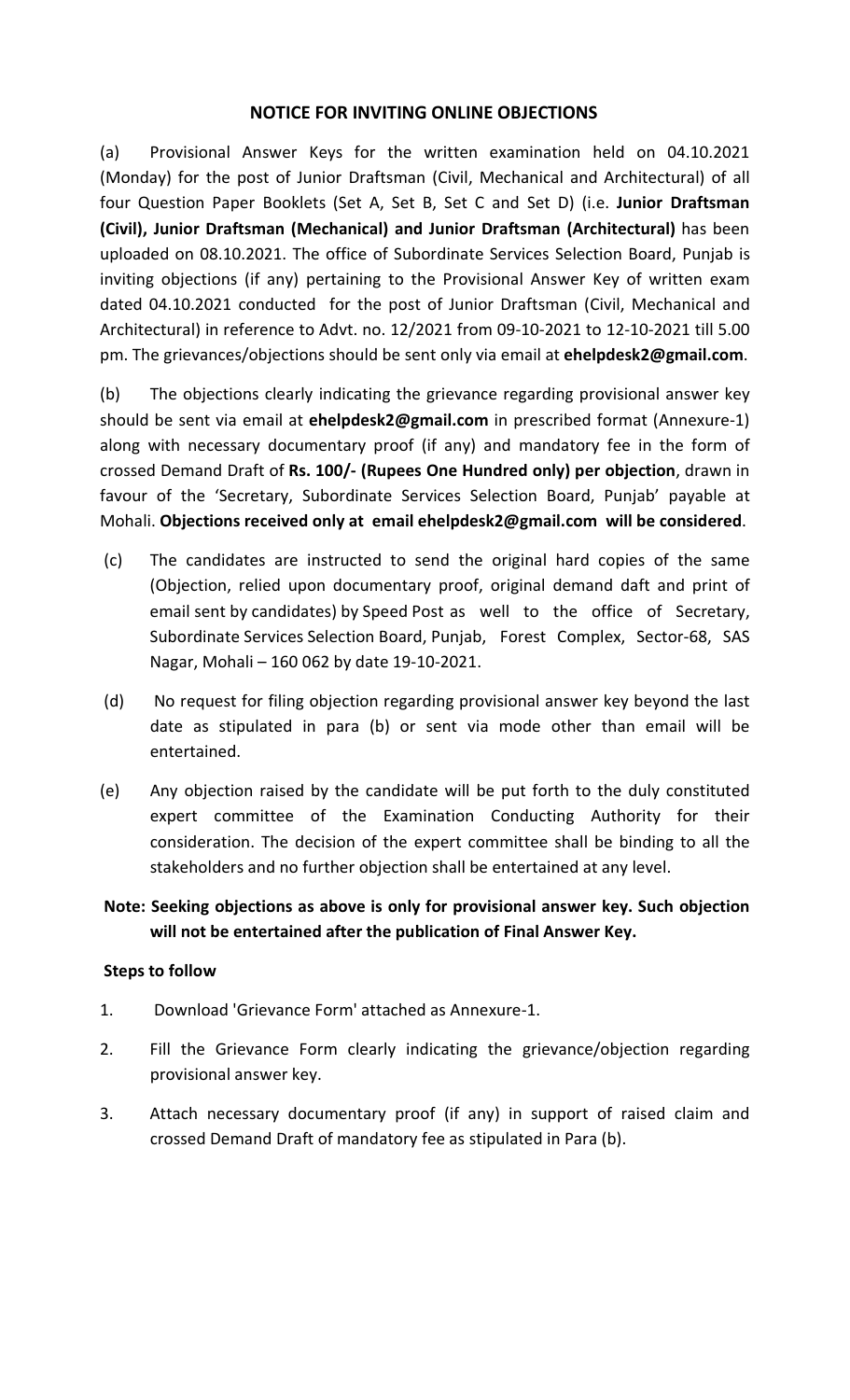- 4. After completion of steps 1-3, send via email scanned copies of Grievance Form along with necessary documentary proof and Demand Draft by email to ehelpdesk2@gmail.com as mentioned at Para (b) .
- 5. Also send original copies of all above documents (Grievance Form, documentary proof, Demand Draft) by speed post to the office of Secretary, Subordinate Services Selection Board, Punjab, Forest Complex, Sector-68, SAS Nagar, Mohali-160062. However grievance received only via email (at ehelpdesk2@gmail.com) would be entertained.
- 6. The candidates are hereby informed that in case the objection of any candidate regarding answer to the question found to be correct then the fee deposited for this purpose will be refunded in due course of time. Therefore the candidates are directed to submit separate Demand Draft for each objection to the question.